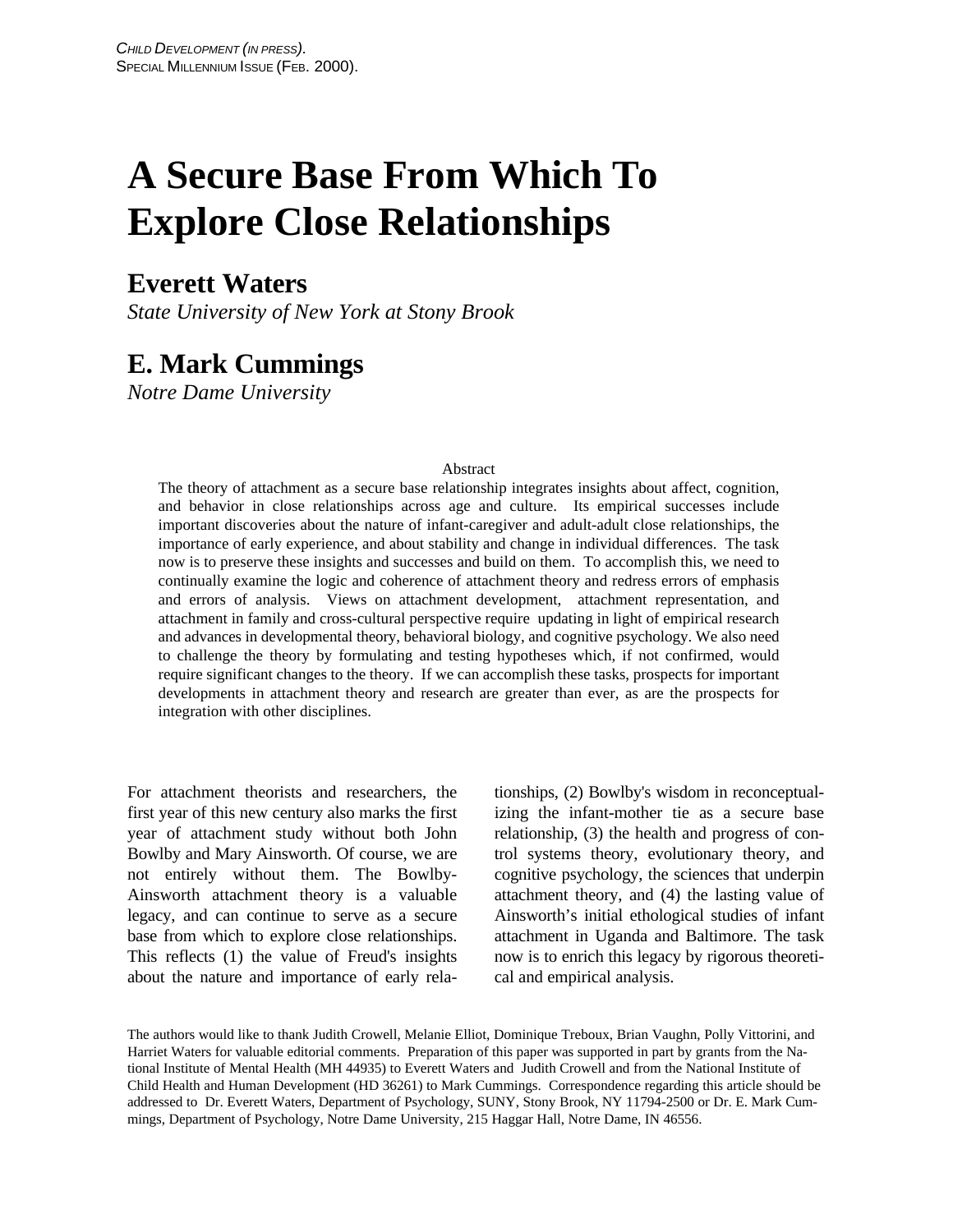#### **The State of The Art**

Advances in attachment theory have introduced productive new ideas about early relationship experience (e.g., Bretherton & Mulholland, 1999; Cummings & Davies, 1996). Building on these ideas, advances in assessment (e.g.; Crowell & Treboux, 1995; Davies & Cummings, 1998; Waters, 1997) have led to an explosion of research on attachment beyond infancy (e.g., Greenberg, Cicchetti, & Cummings, 1990). Infants whose attachment security was assessed in the late 1970's are becoming young adults, and thus offering first opportunities to test key hypotheses about relations between infant attachment and adult love relationships (e.g., Waters, Hamilton, & Weinfield, 1999).

Maintaining the coherence and empirical underpinnings of attachment theory is a continuous process of updating key ideas in light of advances in theory, data, and other areas of psychology, and subjecting the theory to severe tests - test which, if not passed, would require us to reject the theory or at least make significant revisions and influence subsequent research (viz. Mayo, 1996; Meehl, 1978; Smedslund, 1994).

For attachment theory a significant challenge is to assimilate so many advances and remain coherent. The greatest risk is resting on the laurels earned by past successes - foregoing Bowlby's commitment to rigorous theoretical and empirical analysis, and settling for research that can at best confirm what we already know. Accordingly, this essay proposes (1) keeping the underlying logic of Bowlby's theory and the secure base concept at center stage in attachment theory and research, (2) updating traditional views of attachment development, function, and working models, and (3) looking to family, life span, and cross-cultural contexts to test key postulates of attachment theory.

#### **A Secure Base From Which To Explore**

Like a secure attachment, a well formed scientific theory encourages exploration, organizes experience, and helps one work effectively under uncertainty. In an era dominated by domain specific theory, the Bowlby-Ainsworth tra-

dition is a rare example of a more general or "grand theory" that makes predictions about behavior and emotion across multiple domains of psychological functioning and across the life span. Accordingly, the historical origins and underlying logic of attachment theory, which are rarely considered, merit examination.

Bowlby realized sooner than many that a paradigm shift was sweeping psychoanalytic theory from the mainstream of scientific psychology. He also realized that we might, in the process, discard genuine insights infant-mother and adult-adult relationships. Thus a primary goal in developing modern attachment theory was to preserve the kernels of truth in Freud's insights about close relationships by replacing his image of a needy, dependent infant motivated by drive reduction with one of a sophisticated, competence-motivated infant using its primary caregiver as a secure base from which to explore and, when necessary, as a haven of safety and a source of comfort.<sup>1</sup> Within this framework, the child's tie to its mother reflects the operating characteristics of an underlying control system that collates information about the infant's state, the state of the environment, and past and current access to the caregiver. Bowlby introduced the term *attachment* to refer specifically to this secure base formulation of infant-adult and adult-adult ties and to distinguish it from psychodynamic and learning theory perspectives (viz. Ainsworth, 1969). It is neither a generic term not an exhaustive perspective on human relationships.

Devoted to rigorous analysis, Bowlby realized that replacing Freud's drive theory with an attachment control-system would amount to little more that replacing one kind of magic with another unless he could explain the origin and nature of behavioral control-systems. For this, he turned to evolutionary theory, arguing from many examples that such control-systems reflect species specific biases in learning abilities that can be shaped by evolution. The attachment control system is constructed during development through interaction between biases in our learning abilities and experience with caregivers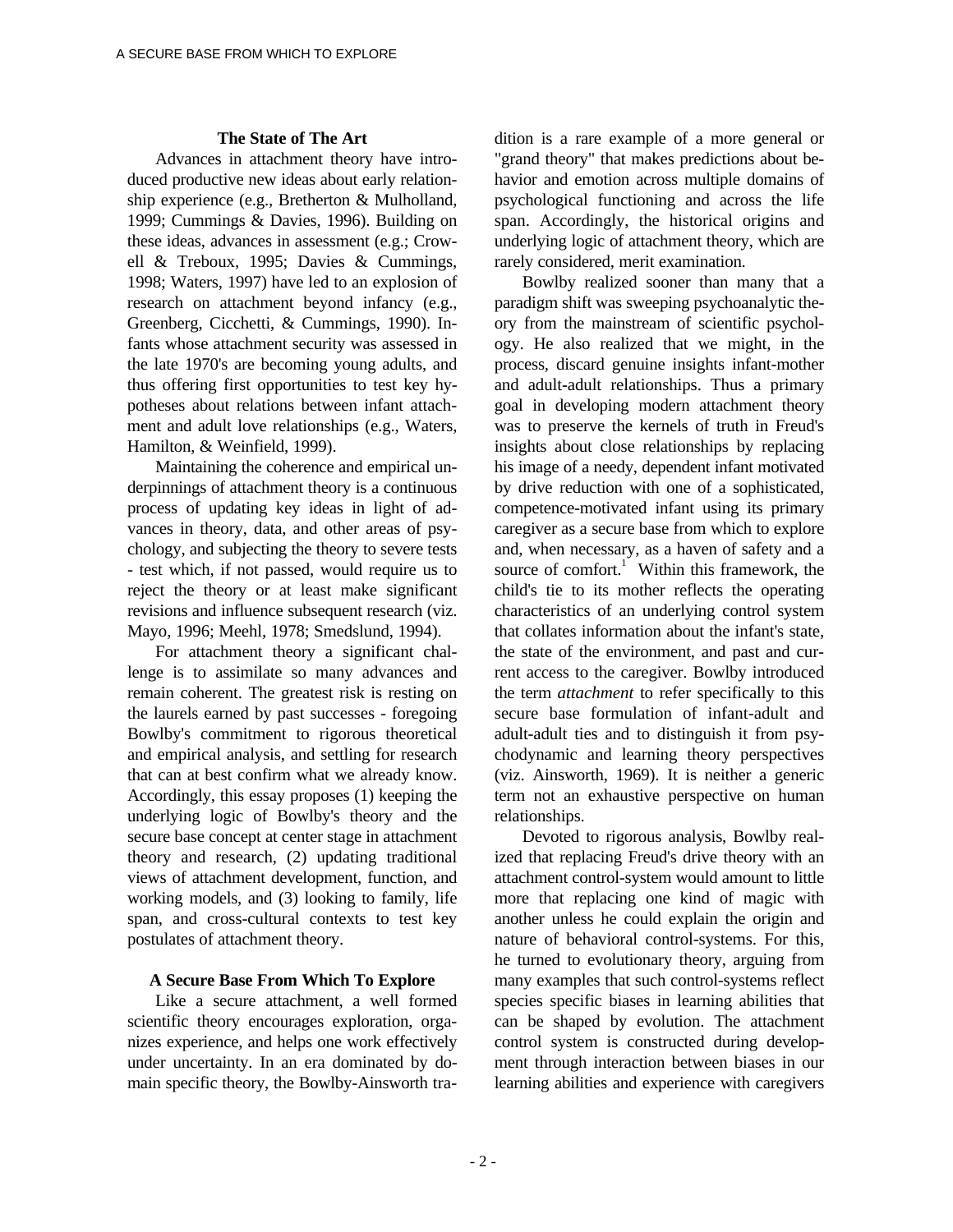and environments. These biases in our learning abilities are part of our primate heritage and are available to every human infant. Attachment control systems are constructed through experience, not pre-wired, and are hypothesized to play a role in the organization of behavior and emotion in close relationships throughout the life span.

# *Keeping the Secure Base Concept at Center Stage in Attachment Theory and Research*

The secure base concept is central to the logic and coherence of attachment theory and to its status as an organizational construct. For both Bowlby and Ainsworth, to be attached is to use someone preferentially as a secure base form which to explore. The term secure attachment refers both to skillful secure base use over time and contexts in naturalistic settings and to confidence in a caregiver's availability and responsiveness. Within this framework, naturalistic observations of secure base behavior are the gold standard against which attachment measures are validated and against which they are must be revalidated for use in different age groups, research populations, and cultures (Ainsworth, Blehar, Waters, & Wall, 1978; Waters, Kondo-Ikemura, Posada, & Richters, (1991).

It is surprising therefore to find the secure base concept increasingly removed from center stage in current theory and research, displaced by cognitive constructs such as *working models* and psychometric constructs such as *anxiety* and *avoidance.* Clearly, for Bowlby the working models concept represented an insight into the mental representation of appraisal and set goal components of the secure base control system, not a new formulation to replace them. In fact, ideas about the representation of early experience play an important role in applying the secure base concept to attachment relationships after infancy. However, without the constraints imposed by the secure base control systems framework, the working models concept and constructs such as anxiety and avoidance, become too loosely defined and offer to explain too much.

It is also surprising that the secure base concept is often overlooked as a criterion against

which to validate new attachment measures or traditional measures when they are to be used in new age groups, at-risk samples, or across cultures. Over time, this can erode the coherence of attachment theory and research.

Insights into the nature of attachment representations and advances in measurement are always welcome. But it is important to clearly define their links to the secure base concept. It is central to the logic of key insights about early experience and close relationships. Unless we want to discard these insights or develop alternative explanations, logic requires that we keep the secure base concept at center stage in attachment theory and research.

### **Securing Key Concepts**

#### *Attachment Development*

A detailed developmental analysis is integral to attachment theory. Bowlby's (1969) developmental outline included four phases: undiscriminating social responsiveness (0-3 months), preferential social responsiveness (3-6 months), emergence of secure base behavior (6-24 months), and goal corrected partnership (24-30 + months). Although this outline has served well, it was not meant to be the last word. In particular, it provided much more detail about the origins and onset of attachment behavior than about its fate after infancy. In part, the data at hand provided better coverage of early infancy. In addition, Bowlby emphasized the early phases because accounting for the onset and organization of attachment behavior was critical to explaining his new theory.

Unfortunately, Bowlby's emphasis on the early phase of attachment development has been a source of misunderstandings and missed opportunities. Misunderstandings because it suggests that secure base behavior emerges rather quickly, implying to some that learning and socialization play little part in his model. Missed opportunities because it doesn't direct attention to the maintaining and shaping influence of caregiver behavior or developmental changes in secure base use beyond infancy, much less in the course of adult-adult relationships.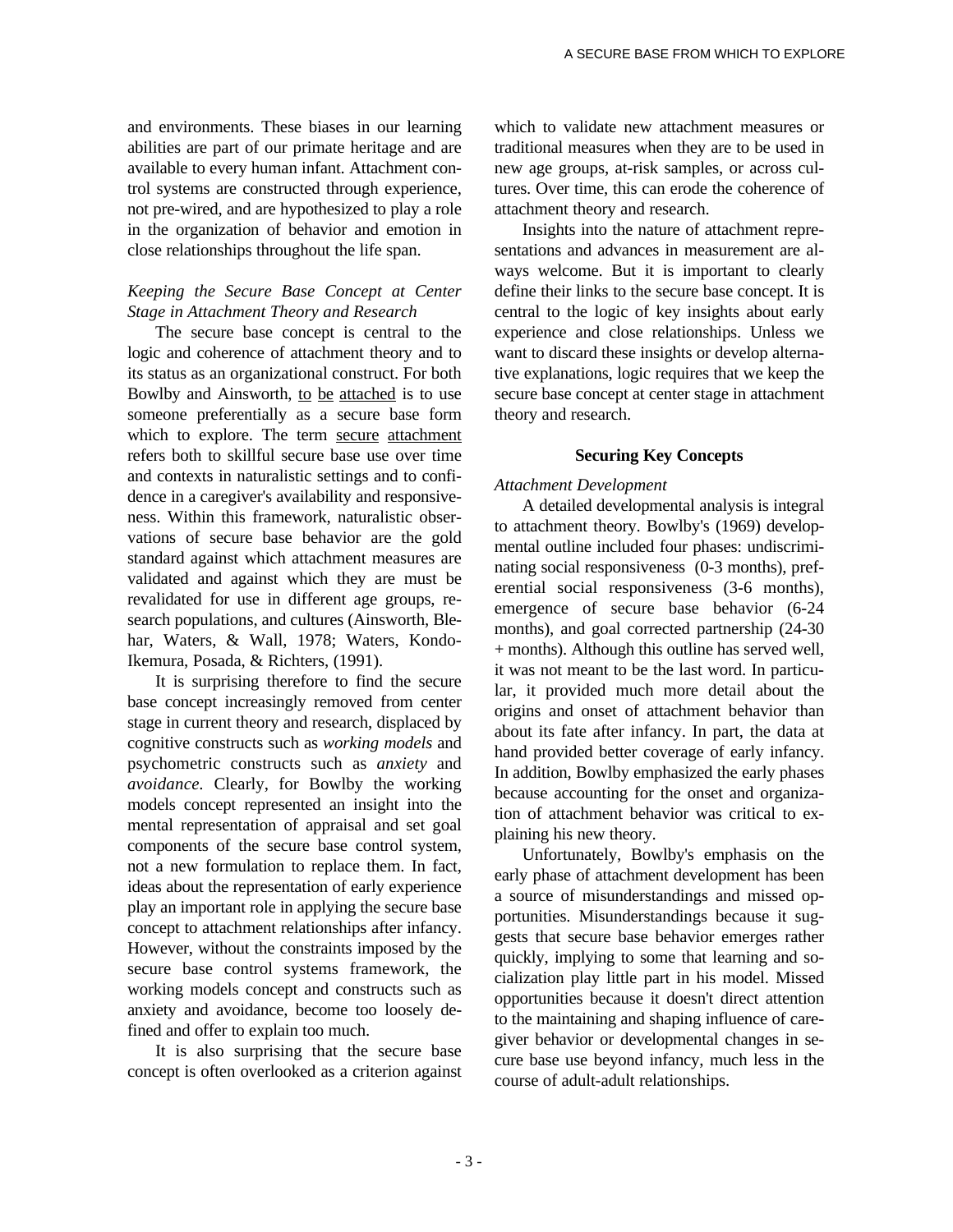Fortunately, missed opportunities can be remedied. Developments in secure base use after infancy are readily accessible to direct observation, as are corresponding changes in caregiver behavior. Figure 1 highlights key steps in the development of secure base behavior and representations from infancy through adolescence. The contexts and patterns of caregiver support that organize developing secure base use are on the left side of the table. These range from sensitive and cooperative interaction and explicit secure base teaching in infancy, to a supervision partnership beginning in early childhood, to service as an experienced listener and testing ground for emerging beliefs about self, others, and relationships beginning in middle childhood and early adolescence.

 Key developments in secure base use and representation are on the right. These range from mere familiarity and preference, through an extended period of acquiring and consolidating

secure base skills in infancy and toddlerhood. This is followed by a similarly extended period of formulating and consolidating representations of secure base experience, expectations, and skills through adolescence. The outline also incorporates the notion that experience with peers and early romantic partners play significant roles in this development.

 Extending the time frame for attachment development and highlighting corresponding changes in caregiver behavior clarifies a number of points on which attachment theory is often misunderstood - particularly regarding openness to developmental change after infancy. It also highlights the strengths of the secure base concept as an organizational construct. Traditionally, attachment theory has been a theory of infancy and of adult relationships, with a great deal of what is in between left to the imagination. Completing this picture is essential to understanding the effects of early experience, the

| <b>Relationship Contexts and Caregiver Support</b>                                                                     | <b>Secure Base Behavior and Representations</b>                                                                                                                                       |
|------------------------------------------------------------------------------------------------------------------------|---------------------------------------------------------------------------------------------------------------------------------------------------------------------------------------|
| Sensitive, cooperative interaction                                                                                     | Familiarity, predictability, preference                                                                                                                                               |
| Caregiver monitors infant activities, retrieves,<br>provides explicit secure base instruction                          | Onset of secure base use                                                                                                                                                              |
| Practice, operant learning, improved locomotion,<br>experience                                                         | Secure base use consolidated                                                                                                                                                          |
| Caregiver encourages independence, continued<br>supervision                                                            | Secure base representation becomes<br>portable, supervision partnership                                                                                                               |
| Caregiver explicitly summarizes secure base ex-<br>perience. Early co-construction of attachment<br>representations.   | Script-like representation of secure base ex-<br>perience                                                                                                                             |
| Caregiver as experienced interlocutor; peers as<br>ad hoc secure base figures; peer demands for<br>secure base support | Applying representations of past experience<br>to organize secure base use and service in<br>romantic relationships; elaboration and con-<br>solidation of attachment representations |
| Caregivers' reactions to relationship decisions;<br>parents' and peers' relationships as models                        | Discovery of implicit expectations, prefer-<br>ences, and sensitivities; reflection on suc-<br>cesses and failures                                                                    |

# **Figure 1 The Secure Base Phenomenon From Infancy to Adolescence**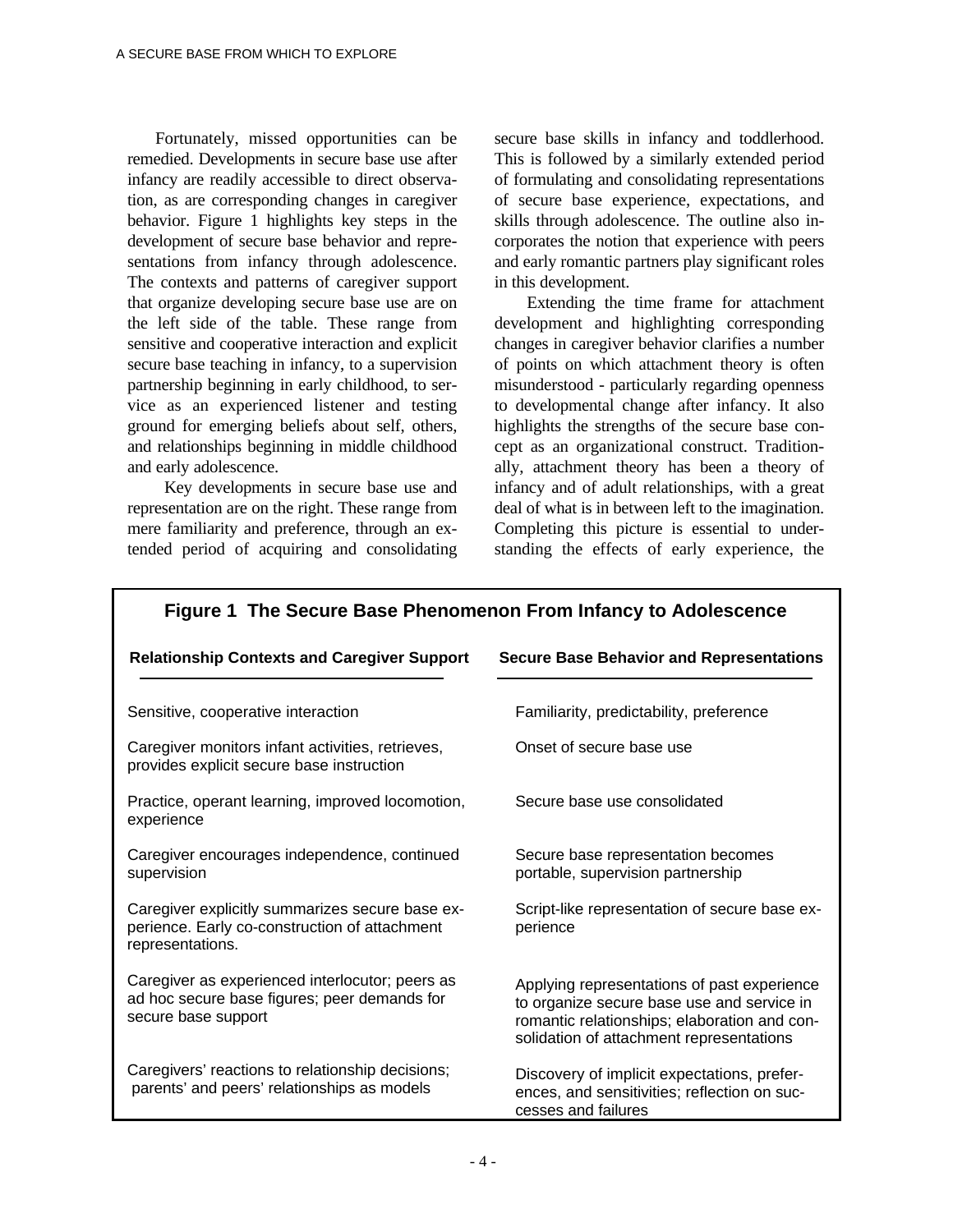mechanisms underlying stability and change, and the relevance of ordinary socialization processes in attachment development (viz. Waters et al. 1991). For example, more emphasis should be placed on learning-related mechanisms, especially from the second year of life onward.

Extending the time frame for attachment development has important implications for longitudinal research. Specifically, it highlights the importance of including concurrent assessments of caregiver behavior in causal models of infant attachment and later development. Building severe tests of the mediating and moderating effects of caregiving and family dynamics into prospective, longitudinal designs is useful insurance against unstated premises and magical mechanisms slipping unnoticed into attachment theory.

## *Attachment in Emergency and Ordinary Circumstances*

Bowlby's emphasis on protection from predators as *the* evolutionary function of attachment has led current theorists and researchers to focus almost exclusively on attachment as an emergency response system.  $2^{\circ}$  Moreover, the image of an infant fleeing to the safety of its mother's arms is one of the most evocative in human experience. However, this issue is also a continuing source of misunderstanding and missed opportunities for assessment, hypothesis testing, and new directions in attachment research.

For Bowlby and Ainsworth, the ability to use an attachment figure as a secure base affords a haven of safety and also provides the confidence necessary to explore and master ordinary environments. As currently formulated, attachment theory implies that a single control system appraises access to the caregiver and maintains a balance between proximity and exploration across both ordinary and emergency situations. This is supported by the fact that both emergency behavior in the Strange Situation and affect regulation in response to stressful attachment related stories are closely related to nonemergency attachment behavior at home

(Ainsworth et al, 1978; Vaughn & Waters, 1990; Lay, Waters, Posada, & Ridgeway, 1995). In addition, mothers' representations of attachment experiences in both ordinary and emergency situations strongly predict their ability to serve as a secure base for their children in ordinary free play situations (e.g., Posada, Waters, Crowell, & Lay, 1995; Gao & Waters, 1999).

Attachment in ordinary and emergency situations deserves high priority in both developmental and cross-cultural research. Evidence that they are consistently related would be strong support for Bowlby's notion of an underlying attachment control system. It would also open up a wide range of new possibilities for attachment assessment and for the effects of early experience. Evidence to the contrary would affect how we frame and test hypotheses about early experience. It might also require significant changes in current attachment theory.

# **Expanding Horizons**

### *The Child's Construction of Security*

As mentioned above, the attachment control system emerges from extended interplay of biases in human learning abilities with sensitive, cooperative care and secure base support. In infancy, experience with a particular caregiver can only be retained in the form of sensorimotor and sensori-affective representations. These forms of representation reflect only the behavioral possibilities and affective responses associated in experience with a particular person in a particular affective-behavioral context. They cannot be accessed voluntarily or in situations very different from the ones they reflect (viz. Sroufe, 1996). The symbolic representations of experience do not emerge until after infancy.

Bowlby was keenly aware that cognitive and conceptual development had implications for attachment after infancy. Even as he was detailing his ideas about attachment onset and development in infancy, he marked these issues for future study by including the goal corrected partnership in his developmental outline.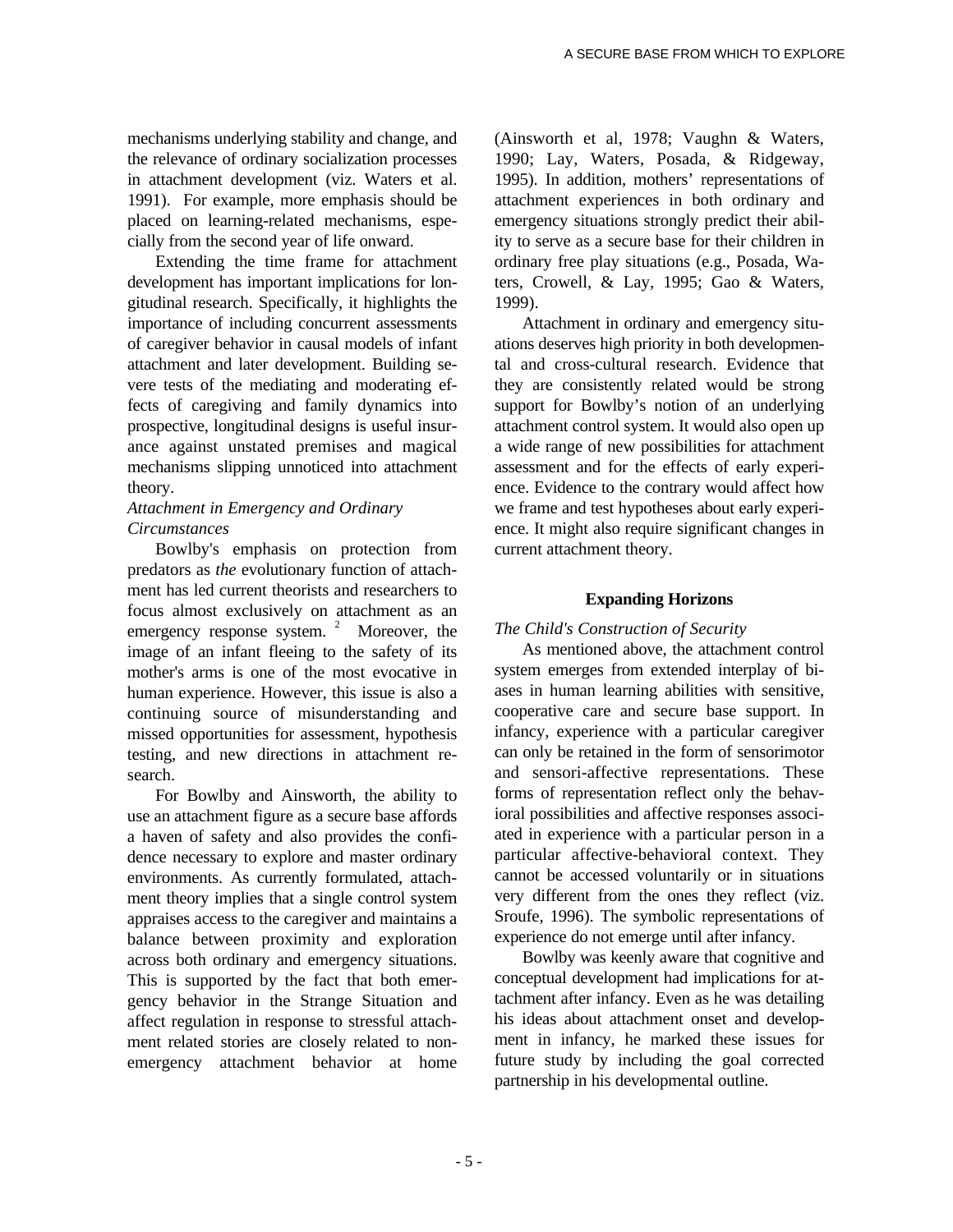Acquiring the capacity for symbolic representation has significant implications for (1) what defines a "secure base" and (2) the kinds of information that shape secure base expectations. The speech and behavior of toddlers and young children suggest that they (at least implicitly) construe "my parents", "my family", and perhaps even broader reference groups as sources of security. Better understanding these implications has become critical to developing the secure base concept for use beyond infancy and early childhood. The task is made easier and the prospects brighter by the successes of social cognition theory and research in developmental, social, and clinical psychology.

After infancy, observational learning too emerges as important influence on secure base expectations. The onset of social (observational) learning greatly expands the child's store of attachment-related information beyond what can be learned by direct interaction. On the positive side, noting skillful and consistent support of other family members can broaden a child's sense that its primary caregiver will be willing and able to serve as a secure base in any and all situations. On the negative side, unresolved family conflict and other evidence of adult's limitations can diminish a child's confidence in a caregiver's power or availability to provide support in difficult situations (viz., Cummings & Davies, 1996).

Cognitive development also has important implications for understanding (1) the child's view of the family as a source of security, and (2) how, by early adolescence, friends, teachers, and other close relationships may be used selectively as secure base figures of convenience in specific contexts. Close attention to links between cognitive development and representations of secure base experience can play an important role in clarifying both the content and organization of attachment *working models*.

These are important issues. Unless we can define the content and organization of attachment working models rigorously, they soon take on properties as needed, push aside more parsimonious explanations, and ultimately explain too much (Hinde, 1988). Fortunately, as Bowlby had hoped, cognitive psychology today offers concepts and methods that can help us formulate and test a wide variety of hypotheses about the representation of early experience. Significant collaboration with cognitive and social psychologists is long overdue and would be a valuable theme for the next phase of attachment theory and research.

### *Security in Family Context*

One of the cornerstones of modern developmental theory is the notion that dyadic relationships are nested within broader contexts (Bron fenbrenner, 1979). The family one of the most influential of these contexts. Bowlby (1949) was one of the first to call attention to the need to consider the family in understanding children's distress and security. Applying secure base and control system concepts to the family context can be a fertile source of new insights about relationships and development. For example, Cummings and Davies (1994) pointed out that infants and older children respond very differently to resolved versus unresolved family conflict. Even when both parents are readily accessible, they become distressed and often intervene in the unresolved conflicts - as if secure base access and coherent family relations are distinct sources of emotion regulation and security.

Consistent with this study and others on children's reactions to family stresses, Cummings and Davies (1996) proposed a control system model for children's security as a function of multiple family relationships and events. Within this model, a wide range of emotional, behavioral and representational processes are hypothesized to operate within an overarching goal of preserving emotional security. Davies and Cummings (1998) provided direct support for this model by demonstrating that children's emotional security about marital conflict mediates relations between marital conflict and child outcomes. This explicit theoretical model and emphasis on rigorous operationalization of constructs afford strong tests of the notion that security mediates links between family-wide functioning and child outcomes.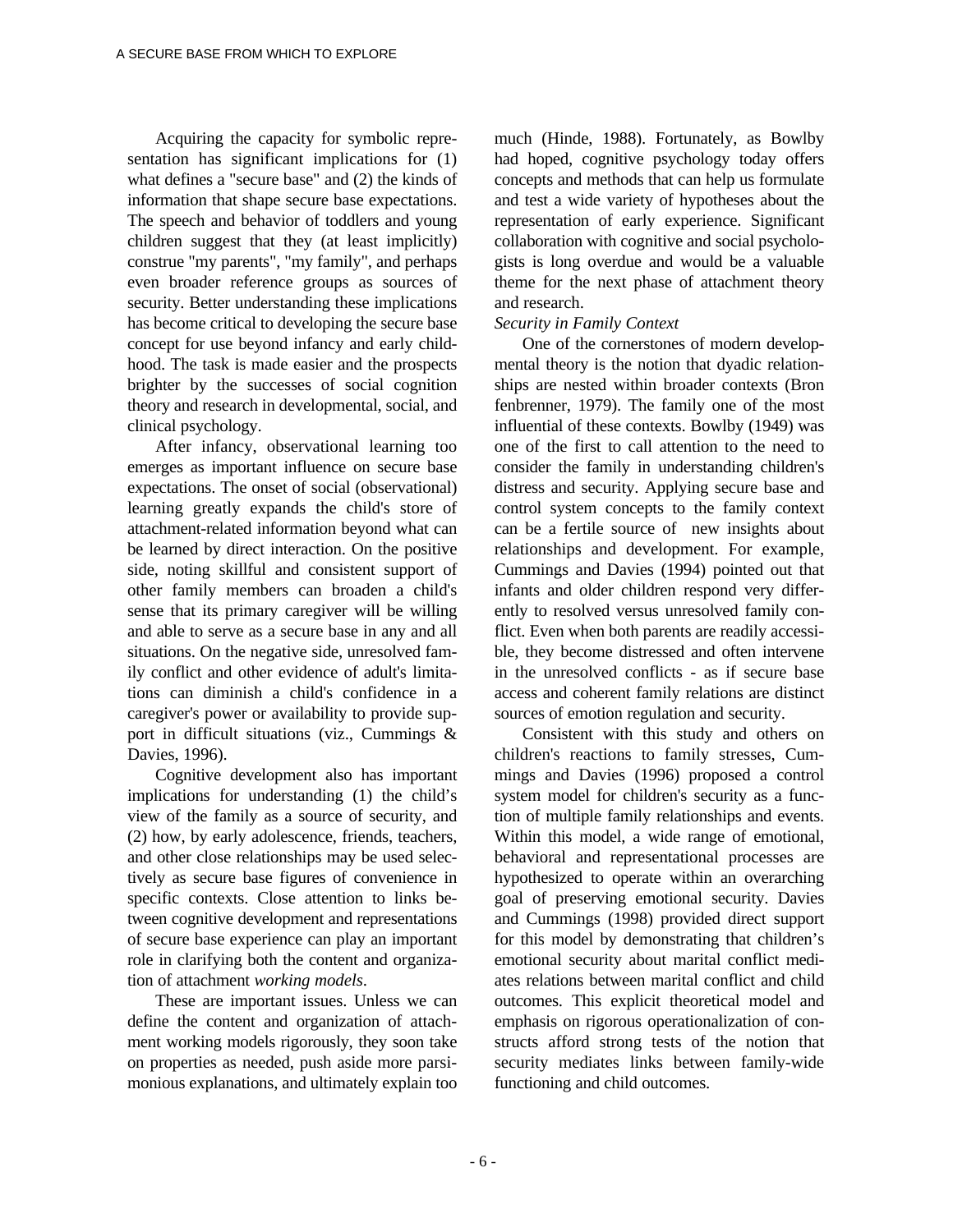Byng-Hall (1999) has also proposed an extension of the secure base notion to the family as a whole. Based on a clinical perspective, he has stressed the importance for children's well-being of a reliable family network and creating a *secure family base*, with a shared awareness among family members that attachments should protected and not undermined (see also Marvin & Steward, 1990). Explorations of attachment in family context and the extension of the secure base construct to family-wide models is an important challenge for attachment theory. It is also an essential step toward realizing Bowlby's goal of significant clinical applications.

## *Secure Base Use and Secure Base Support in Adult Relationships*

As mentioned above, the notion that across the life span close relationships are similar in kind was one of Freud's most daring speculations. Although rarely explicitly stated in current theory or research, it is reflected in the notion that attachment theory is relevant across the life span and in the notion that early relationship experience influences later development. The first step in testing this hypothesis is to apply Ainsworth's conceptualizations of secure base use and secure base support in infancy to adult's close relationships. Successfully measuring secure base use and support in adults would lend considerable support to attachment theory, provide a criterion against which to validate measures of adult attachment security, and help clarify the origins and functioning of close relationships in adulthood. Failure would undermine the notion that attachment theory is relevant across the life span, rendering it, perhaps, little more than a domain specific theory of infantcaregiver relationships.

Crowell, Gao, Pan, O'Connor, & Waters (1997) have taken first steps in this direction by developing scales for assessing adults' skill at serving and using the partner as a secure base during 15 minute discussions of marital disagreements. Serving as a secure base is assessed in terms of criteria derived from Ainsworth et al's (1978) conceptualization of maternal sensitivity. It entails detecting the partner's implied or explicit requests for secure base support, correctly interpreting the request, and responding appropriately and in a timely manner. Secure base use is assessed in terms of criteria derived from Ainsworth et al.'s (1978) conceptualization of secure response in the Strange Situation. Key features include clearly signaling the need for secure base support, maintaining signals until they are detected, openness to the partner's response, and finding appropriate response comforting.

 Preliminary results (Gao & Waters, 1998) indicate that secure base use and support are indeed evident in couples' interactions. Moreover, as predicted from the notion that both are organized by the same secure base control system, they are significantly correlated. They are also significantly correlated with the coherence of attachment representations derived from the couples' experience with their own parents and their relationship to each other.<sup>3</sup> These results provide preliminary support for the notion that close adult-adult relationships have significant secure base components.

Secure base use and support are not limited to the early phases of adult-relationships or to early adulthood. New demands for secure base use and opportunities to serve as a secure base present themselves throughout life. Figure 2 outlines a typical course of secure base use and support across the span of adulthood. As above, the contexts and patterns of support that organize secure base use in adulthood are on the left side of the figure and patterns of secure base use are on the right. This extended developmental outline opens up many new opportunities to study the influences of early experience on later attachment behavior. Particularly important is the opportunity to examine relations between early attachment experience and both secure base use and secure base support skills later in life and to examine them across contexts such as marriage, parenting, caring for adult parents, and requesting care from others. As currently formulated, attachment theory suggests that these are all organized by the same attachment control system and that skills would be corre-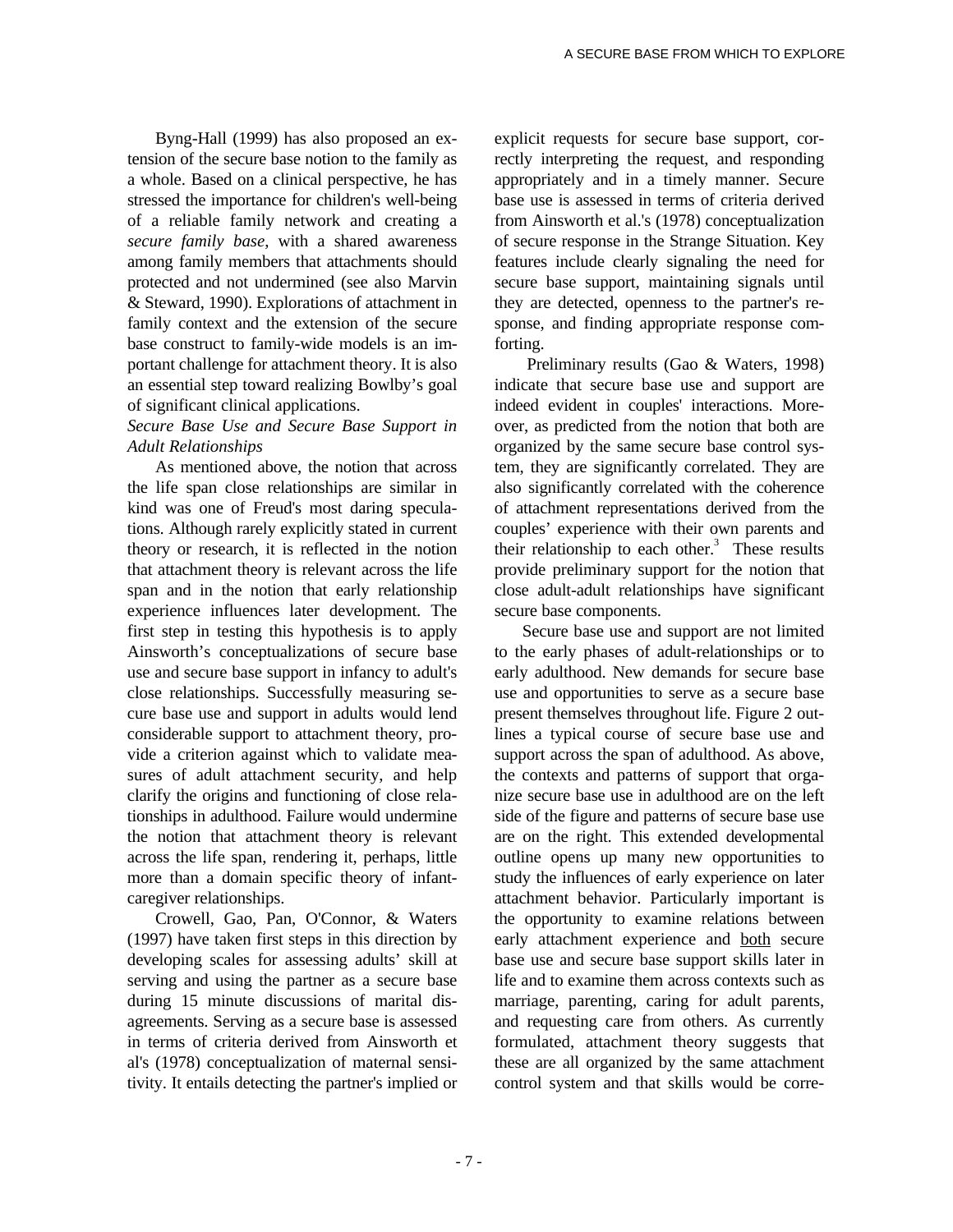# **Figure 2 The Secure Base Phenomenon in Adulthood**

| <b>Secure Base Contexts and Partner Support</b>                                          | <b>Secure Base Behavior and Representations</b>                                                                                                                                             |
|------------------------------------------------------------------------------------------|---------------------------------------------------------------------------------------------------------------------------------------------------------------------------------------------|
| Partner supports exploration and personal<br>goals; partner requires secure base support | Commitment in adult partnership; Secure base<br>support of friends and junior partners<br>(mentoring)                                                                                       |
| Transition to parenthood                                                                 | Close coordination with partner; balancing par-<br>enthood with other goals; drawing upon secure<br>base experience to organize and motivate se-<br>cure base support for partner and child |
| Children require extended secure base<br>support:                                        | Serving as secure base for children; effectively<br>requesting and using partner's (and parents')<br>support in parenthood                                                                  |
| Emergencies; aging parents and partner                                                   | Secure base service outside of parenting                                                                                                                                                    |
| Aging; increased need for secure base support                                            | Requesting and accepting secure base support<br>from partner, children, and others                                                                                                          |

lated across these domains. Empirical evidence on this point could either provide strong support for this formulation or suggest a more differentiated view of attachment representations.

 The task of better assessing secure base use and support throughout adulthood deserves high priority in attachment research. Traditional views of adult close relationships focus primarily on processes in play when relationships are in distress. But just as peace is not merely the absence of war, the best close relationships offer adults more than well-regulated or benign conflicts. A secure base perspective on close relationships in adulthood offers a rich framework for conceptualizing and studying both troubled and successful relationships. The possibilities here are exciting and suggest new directions in research on adult development and marriage. It also suggests that attachment theory and research can serve as a useful organizational framework for prevention, intervention, and outcome research and eventually for clinical practice.

### *Attachment Across Cultures*

Cross-cultural research on key issues in attachment theory is one of the most exciting prospects for the next generation of attachment research. However, at the present time the implications of attachment theory for attachment across cultures are widely misunderstood. Some of the misunderstanding can be traced to Bowlby's use of concepts and examples from classical ethology to support the notion that the kinds of learning biases necessary to account for an attachment control system can be shaped by natural selection. Bowlby's references to (1) attachment as part of out primate heritage, (2) imprinting and critical periods, (3) the importance of early care in the onset of attachment, (4) the relatively quick onset of attachment behavior in infancy, and (5) the enduring impact of early experience have led some to misconstrue and sometimes caricature his perspective as a modern instinct theory with strong assumptions about universality across cultures. These include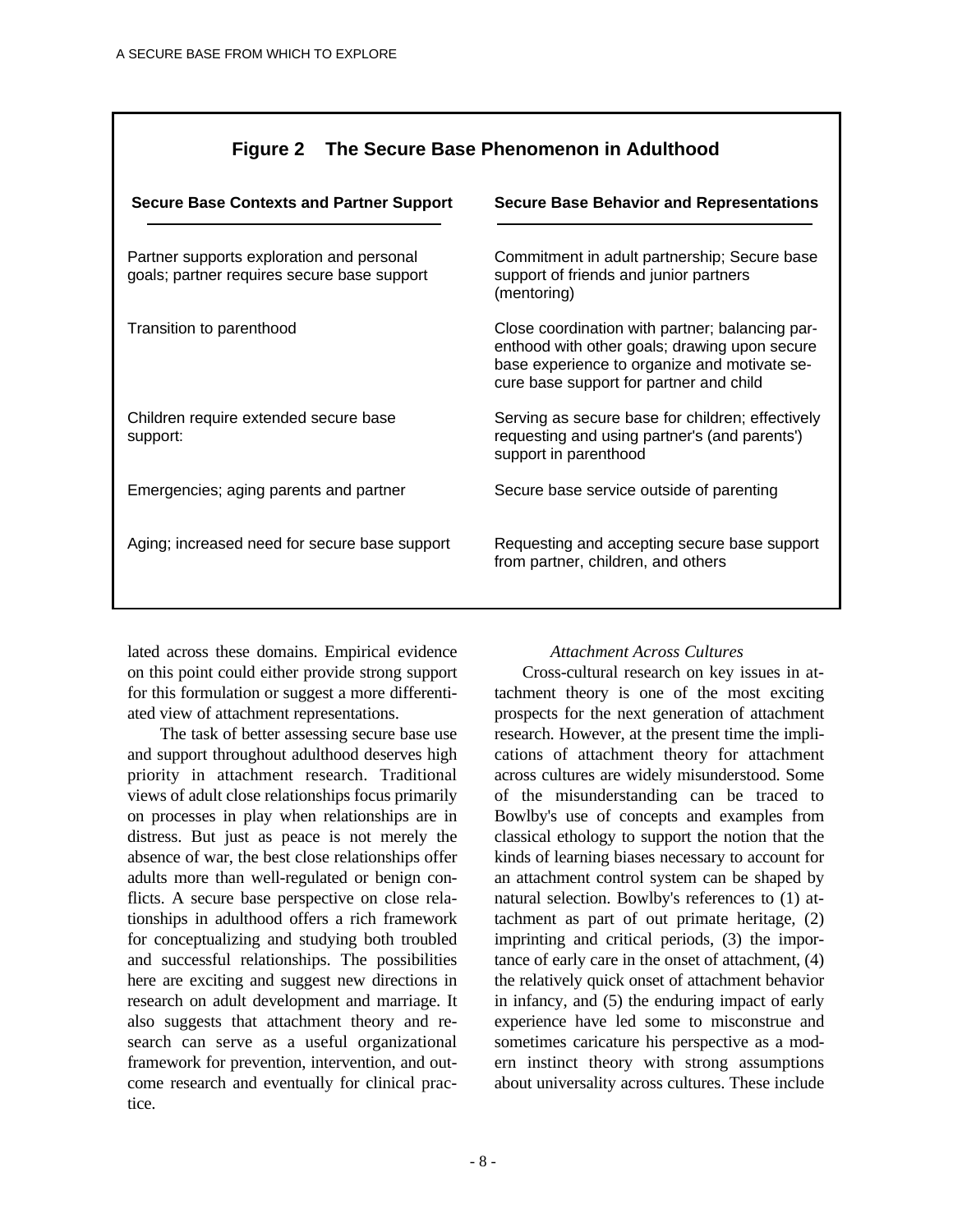the notion that the distribution of Strange Situation classifications should be similar across cultures.

In fact, close reading of *Attachment and loss* (Bowlby, 1969) supports a more sophisticated view. For Bowlby, the function of secure base relationships is always to support competence development and promote safety. This function is enhanced by access to (and confidence in) a sensitive and responsive secure base figure. Attachment theory *does* assume that sensitivity to infant signals, cooperative interaction, availability, and responsiveness play a role in attachment development. It *does not* assume that these are equally prevalent in every culture or community or that the distribution of Strange Situation classifications would be similar across cultures.

Moreover, the logic of modern attachment theory easily accommodates (1) the fact that the Strange Situation is not valid in every culture, (2) the use of multiple caregivers, (3) cultural influences, especially after infancy, on how caregiver availability and responsiveness are communicated, (4) communities or cultures in which attachment relationships are not the most salient factors in socialization and social adjustment, and (5) the fact that circumstances and social systems do not always give free rein to humans' capacity to form and maintain secure base relationships.

Thus, data on the distribution of Strange Situation classifications *per se* say little about the relevance of attachment theory acrosscultures. In contrast, studies examining the cross-cultural generality of (1) secure base behavior and (2) the relation of caregiver behavior to the organization of secure base behavior afford very useful tests of key attachment theory postulates. In the only study to have directly addressed the generality of secure base behavior, Posada, Gao, Wu, Posada, Tascan, Schoelmerich, Sagi, Kondo-Ikemura, Haaland, and Synnevag (1995) found evidence of secure base organization in all seven of the cultures they studied. In addition, Posada, Jacobs, Carbonell, Alzate, Bustamente, & Arenas (1999) have recently reported strong correlations (.45-.60) be-

tween maternal sensitivity and infant secure base behavior in samples of Colombian infants observed in home and hospital settings. These studies are models of cross-cultural research that closely track the logic of modern attachment theory and thus afford severe tests of key postulates. This is one of the most exciting directions in recent attachment theory and research and promises to bring cross-cultural perspectives back into the mainstream of attachment study. *Attachment and Human Security*

As we enter this new era, attachment theorists seem more comfortable than ever exploring new directions. If we are mindful of the central role of the secure base concept and the control systems model, and put well-formed hypotheses to severe tests, the theory can continue to evolve without losing its coherence or over reaching. Pushing the secure base and control system concepts to their limits is part of fully understanding them and a source of new insights about relationships and development. It can also be a source of insights into the place of attachment in the grand scheme of things.

Although attachment theory captures important features of security provision across the life span, it doesn't exhaust them. Clearly there are many other assets and circumstances that can also contribute the sense of security (broadly construed). Although a responsive, available caregiver may be the primary source of security in infancy, by middle childhood, social relationships, athletic and academic competence, physical assets, and traits such as patience, bravery, or common sense can also be important sources of security. By adulthood, the list has expanded to include social alliances, status, and broad array of assets that are important across cultures (e.g., good health, experience, wealth) and culture specific assets (e.g., religious values, rank, and socially valued traits). Figure 3 outlines some of the sources of human security. The common thread among them it is that, in one way or another, each reduces uncertainty about the risks involved in exploration or in novel (including emergency) situations.The role of attachment figures in children's acquiring, concep-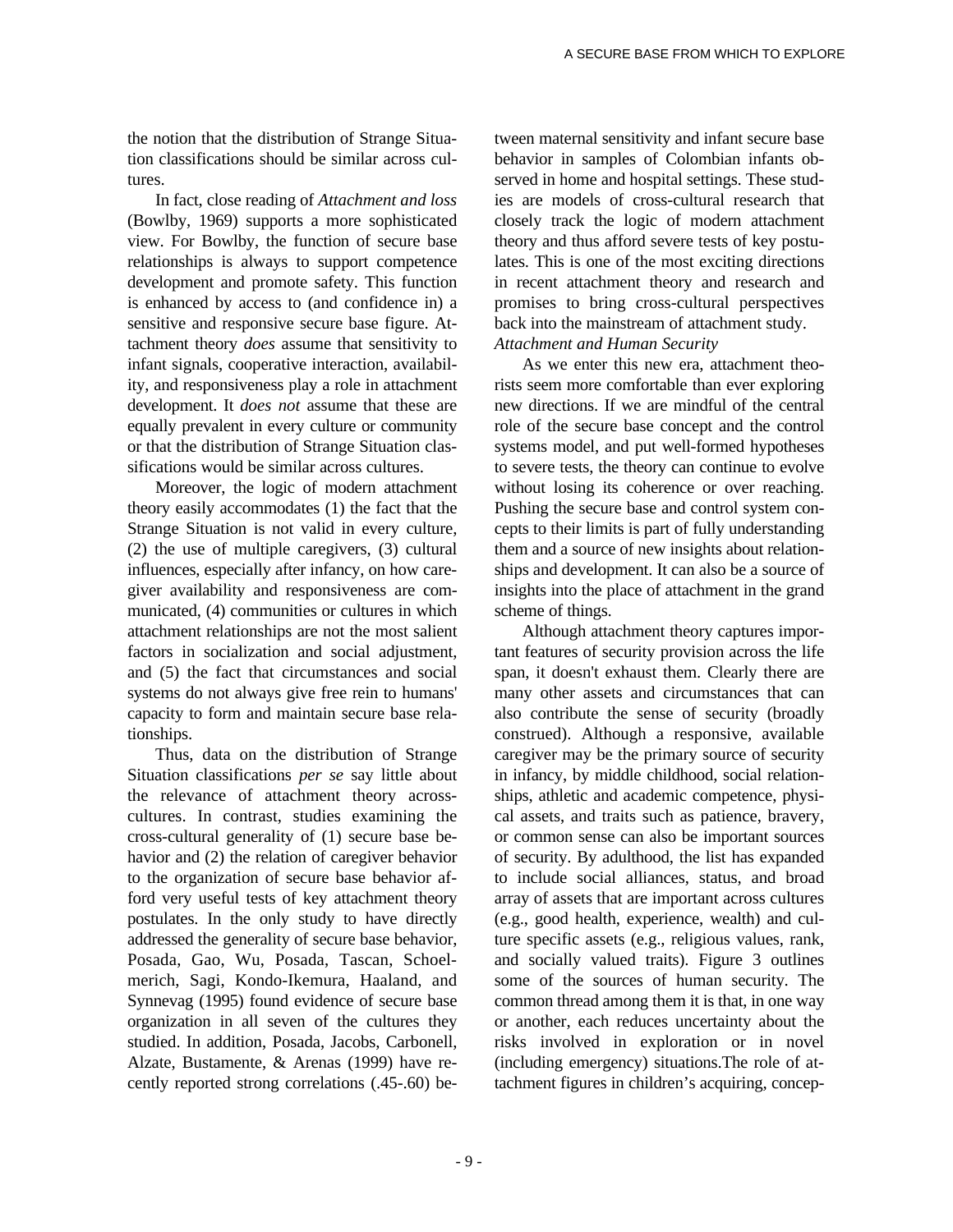

tualizing, and learning to effectively use such assets deserves high priority in research on socialization and personality development.

The fact that attachment relationships may be integral to many sources of human security does not imply that the Bowlby-Ainsworth perspective promises a general theory of human security. As we have mentioned, Bowlby's attachment concept refers to a very specific range of phenomena. It is about secure base use and secure base support in the context of close relationships that involve significant emotional bonds. It is too much to expect it to serve as a general framework for understanding human security or personality. Instead, the challenge is to find a scientific framework within which we can understand the many sources of human security, their interplay, and the roles of security in social

development, personality, relationships, and adjustment. Although Bowlby's integrative approach to theory-building can serve as a model for first steps in this direction, the answer lies in placing attachment theory in the context of broader perspectives such as developmental psychopathology or cognitive self theory.

#### **Conclusion**

These are interesting times in attachment theory and research. For some, the issues we have raised are overdue; others may disagree. We have tried to keep to issues that can be addressed by explicating theoretical differences and putting them to empirical tests. This was a strength of Bowlby's and Ainsworth's approach to preserving Freud's insights about early experience and close relationships. It can serve equally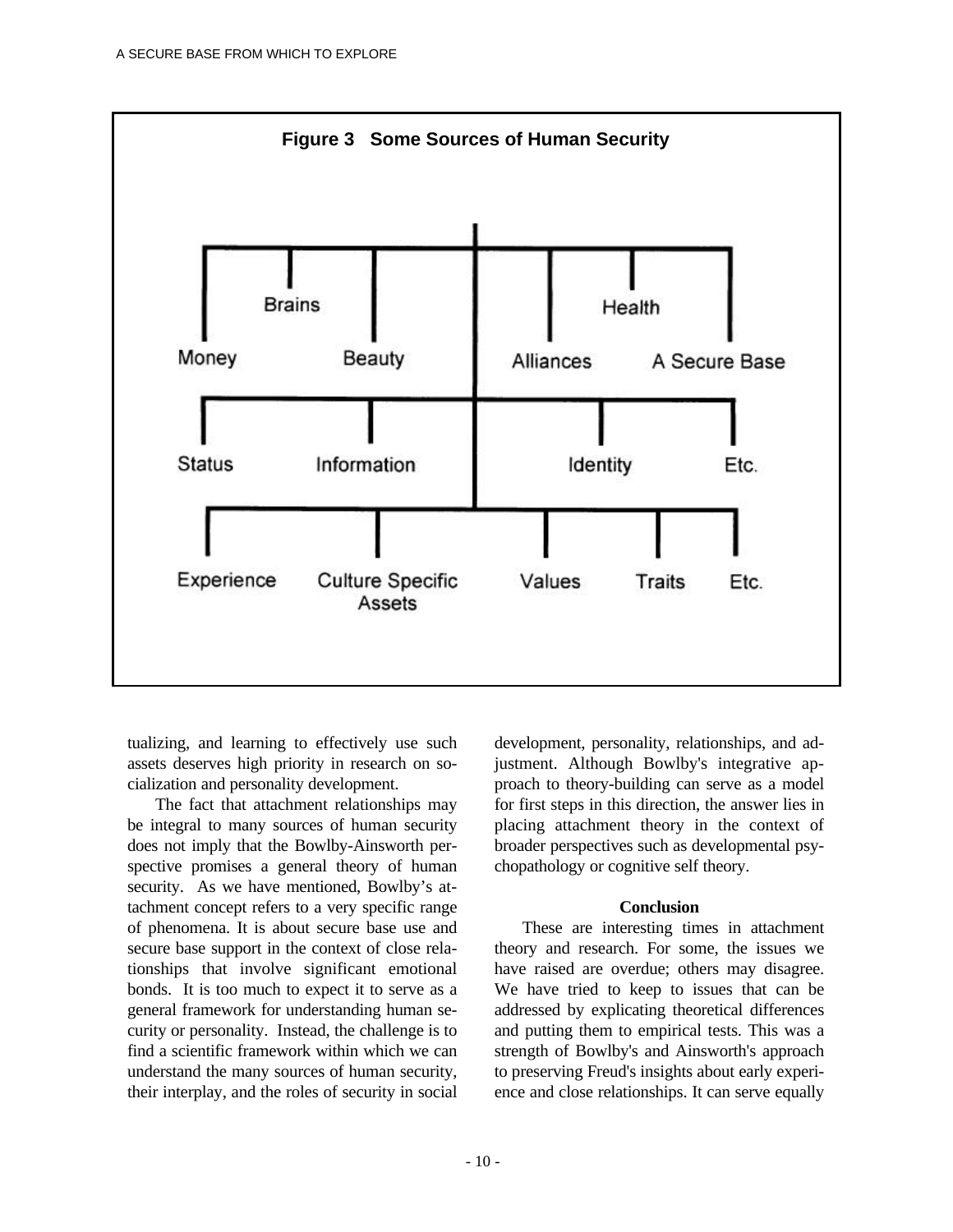well as we try to do for Bowlby and Ainsworth what they did for Freud - identify key insights, redress errors of analysis and emphasis, and enrich their legacy.

Psychology's grand theories rarely survive to celebrate a silver anniversary. In this era of specialization and domain specific theory, many have concluded that grand theory is unattainable or even discredited as a way of organizing and guiding empirical research (viz., McKinney, 1976). Nonetheless, its promise remains attractive. (e.g., Toews, 1985; Berscheid, 1995).

Measured from Bowlby's (1958) paper, "The nature of the child's tie to its mother", modern attachment theory is entering its fifth decade. With continued commitment to rigorous theoretical and empirical analysis, it promises to reach its silver anniversary more coherent and productive than ever, a fine legacy from John Bowlby and Mary Ainsworth that reflects well on developmental psychology and on the tradition of grand theory in the behavioral sciences.

#### **References**

- Ainsworth, M.D.S. (1969). Object relations, dependency, and attachment: A theoretical review of the infant-mother relationship. Child Development, 40, 969-1025.
- Ainsworth, M., Blehar, M., Waters, E., & Wall, S. (1978). Patterns of attachment. Hillsdale, NJ.: Lawrence Erlbaum and Associates.
- Berscheid, Ellen (1995). Help wanted: A grand theorist of interpersonal relationships, sociologist or anthropologist preferred. Journal of Social and Personal Relationships, 12, 529-533.
- Bowlby (1949). The study and reduction of group tensions in the family. Human Relations, 2, 123-128.
- Bowlby, J. (1958). The nature of the child's tie to its mother. International Journal of Psychoanalysis, 39, 350-373.
- Bowlby, I. (1969/1982). Attachment and loss (Vol. 1): Attachment. London, Hogarth Press.
- Bretherton, I. & Munholland, K. (1999). Internal Working Models in Attachment Relationships: A Construct Revisited. In J. Cassidy & P.

Shaver (Eds. ), Handbook of attachment: Theory, research, & clinical applications. (pp. 89-111). New York: Guilford Press.

- Bronfenbrenner, U. (1979). The ecology of human development. Cambridge: Harvard University Press.
- Byng-Hall, J. (1995). Creating a secure family base: Some implications of attachment theory for family therapy. Family Process, 34, 45-58.
- Byng-Hall (1999). Family and couple therapy. In Cassidy, J. & Shaver, P. (Eds. ), Handbook of attachment: Theory, research, and clinical applications (pp. 625-645). New York: Guilford Press.
- Cassidy, J. & Shaver, P. (Eds. ). (1999). Handbook of attachment: Theory, research,  $&$  clinical applications. New York: Guilford Press.
- Crowell, J., Gao, Y., Pan, H. & Waters (1997). The secure base scoring system for adults (SBSS). Unpublished measure. Department of Psychology, SUNY, Stony Brook, NY 11794.
- Crowell, J., Fraley, R. C., & Shaver, P. (1999). Measurement of individual differences in adolescent and adult attachment. In J. Cassidy & P. Shaver (Eds. ), Handbook of attachment: Theory, research, & clinical applications. (pp. 434-465). New York: Guilford Press.
- Crowell, J. & Treboux, D. (1995). A review of adult attachment measures: Implications for theory and research. Social Development, 4, 294-327.
- Cummings, E. M.; Davies, P. (1996). Emotional security as a regulatory process in normal development and the development of psychopathology. Development and Psychopathology, 8, 123-139.
- Cummings, E. M. & Davies, P. (1994). Children and marital conflict: The impact of family dispute and resolution. New York and London:
- Davies, P. & Cummings, E. M. (1998). Exploring children's emotional security as a mediator of the link between marital relations and child adjustment. Child Development, 69, 124-139.
- Gao, & & Waters (1998, June). Secure base behavior and attachment security in engaged couples. Paper presented at the meeting of the International Society for the Study of Personal Relationships, Saratoga Springs, NY.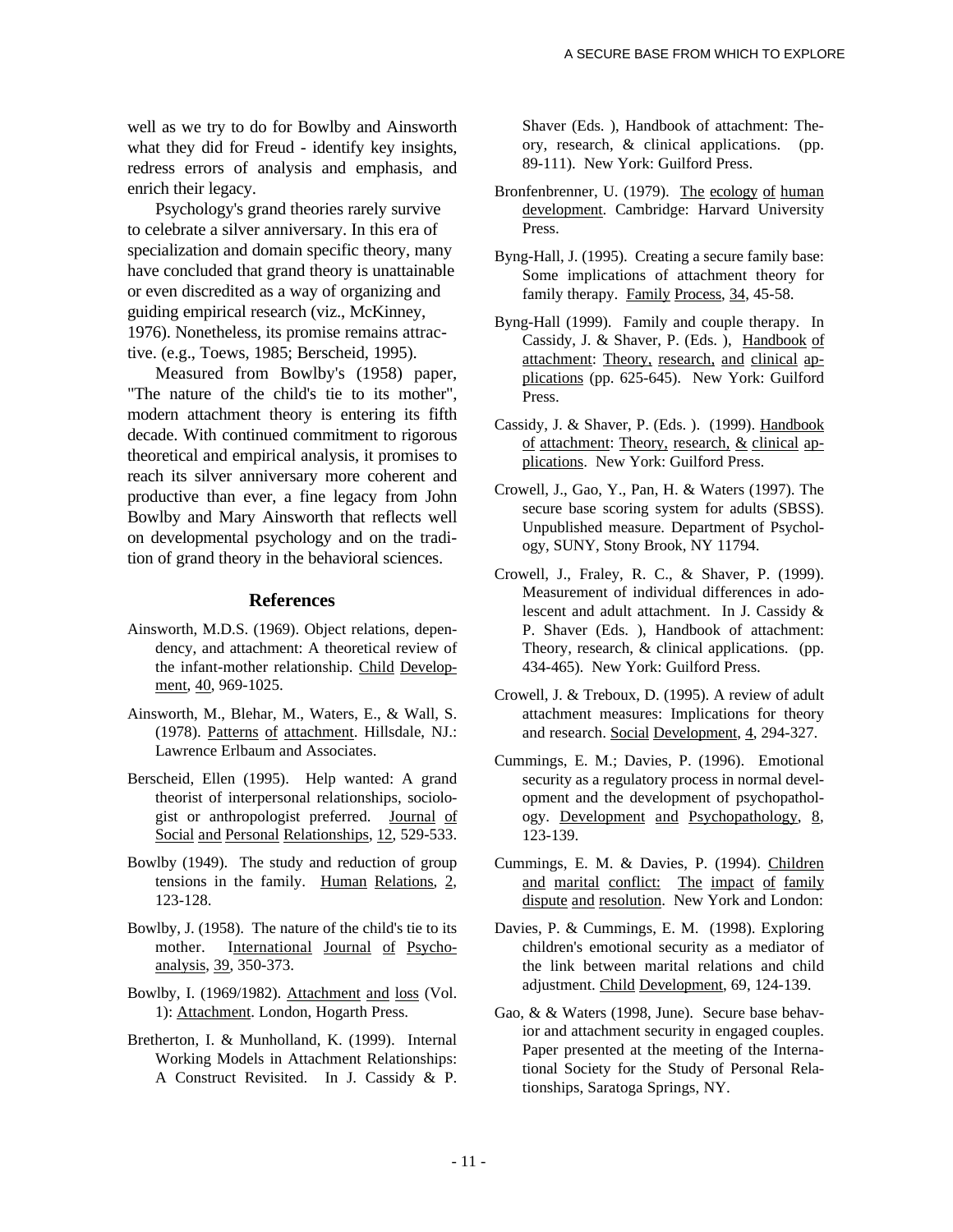- Greenberg, M. Cicchetti, D., & Cummings, M. (Eds.). (1990). Attachment in the preschool years: Theory, research, and intervention. Chicago: University of Chicago Press.
- Hinde, R. (1988). Continuities and discontinuities. In M. Rutter (Ed.), Studies of psychosocial risk: The power of longitudinal data (pp. 367-384). Cambridge: Cambridge University Press.
- Lay, K., Waters, E., & Posada, G., & Ridgeway, D. (1995). Attachment security, affect regulation, and defensive responses to mood induction. In E. Waters, B. Vaughn, G. Posada, and K. Kondo-Ikemura (Eds.) Caregiving, Cultural, and Cognitive Perspectives on Secure-Base Behavior and Working Models: New Growing Points of Attachment Theory and Research. Monographs of the Society for Research in Child Development,  $60$  (2-3, Serial no. 244), 179-196.
- Marvin, R. & Stewart (1990). A family systems framework for the study of attachment. In M. Greenberg, D. Cicchetti, & M. Cummings (Eds.) Attachment in the preschool years: Theory, research, and intervention . (pp. 51-86). Chicago: University of Chicago Press.
- Mayo, D. (1996). Error and the growth of experimental knowledge. Chicago: University of Chicago Press.
- McKinney, Fred (1976). Fifty years of psychology. American Psychologist, 31, 834-842.
- Meehl, P. E. (1978). Theoretical risks and tabular asterisks: Sir Karl, Sir Ronald, and the slow progress of soft psychology. Journal of Consulting  $& Clinical Psychology, 46(4), 806-834.$
- Posada, G., Jacobs, A., Carbonell, O. A., Alzate, G., Bustamante, M. R., & Arenas, A. (1999) Maternal care and attachment security in ordinary and emergency contexts. Developmental Psychology. Vol. 35, 6, pp. 1379-1388.).
- Posada, G., Gao, Y., Fang, W., Posada, R., Tascon, M., Schoelmerich, A., Sagi, A., Kondo-Ikemura, K., Ylaland, W., & Synnevaag, B. (1995) The Secure Base Phenomenon Across Cultures: Children's Behavior, Mothers' Preferences, and Experts' Concepts. In E. Waters, B. Vaughn, G. Posada, and K. Kondo-Ikemura (Eds.) Caregiving. Cultural and Cognitive Perspectives on Secure-Base Behavior and Work-

ing Models: New Growing Points of Attachment Theory and Research. Monographs of the Society for Research in Child Development,  $60$  (2-3, Serial no. 244),. 27-48.

- Posada, G., Waters, E., Crowell, J., & Lay, K. L. (1995). Is it easier to use a secure mother as a secure base: Attachment Q-sort correlates of the Berkeley Adult Attachment Interview. In E. Waters, B. Vaughn, G. Posada, and K. Kondo-Ikemura (Eds.) Caregiving. Cultural and Cognitive Perspectives on Secure-Base Behavior and Working Models: New Growing Points of Attachment Theory and Research. Monographs of the Society for Research in Child Development, 60 (2-3, Serial no. 244), 133-145.
- Smedslund, J. (1994). What kind of propositions are set forth in developmental research? Five case studies. Human Development, 37, 280-292.
- Sroufe, L. A. (1996). Emotional Development : The Organization of Emotional Life in the Early Years (Cambridge Studies in Social and Emotional Development). Cambridge: Cambridge University Press.
- Sroufe, L. A. & Waters E. (1977). Attachment as a organizational construct. Child Development, 48 , 1184-1199.
- Toews, John E. (1985). The return of grand theory in the human sciences. The American Historical Review, 92, 879-907
- Vaughn, B. & Waters, E. (1990). Attachment behavior at home and in the laboratory: Q-sort observations and Strange Situation classifications of oneyear-olds. Child Development, 61, 1965-1973.
- Waters, E. (1997). The Attachment Q-set Advisor [On-line]. Available: http://www. psychology.sunysb.edu/ewaters/measures/aqs.htm.
- Waters, E., Kondo-Ikemura, K., Posada, G. & Richters, J. (1991). Learning to love: Mechanisms and milestones. In M. Gunner and Alan Sroufe (Eds.) Minnesota Symposia on Child Psychology: Vol. 23. Self Processes and Development. (pp. 217-255). Hillsdale, N.J.: Lawrence Erlbaum. [Available online: www.psychology.psy.sunysb.edu/ewaters]
- Waters, E., Hamilton, C. & Weinfield, N. (2000). The stability of attachment security from infancy to adolescence and early adulthood: General Introduction. Child Development (in press).